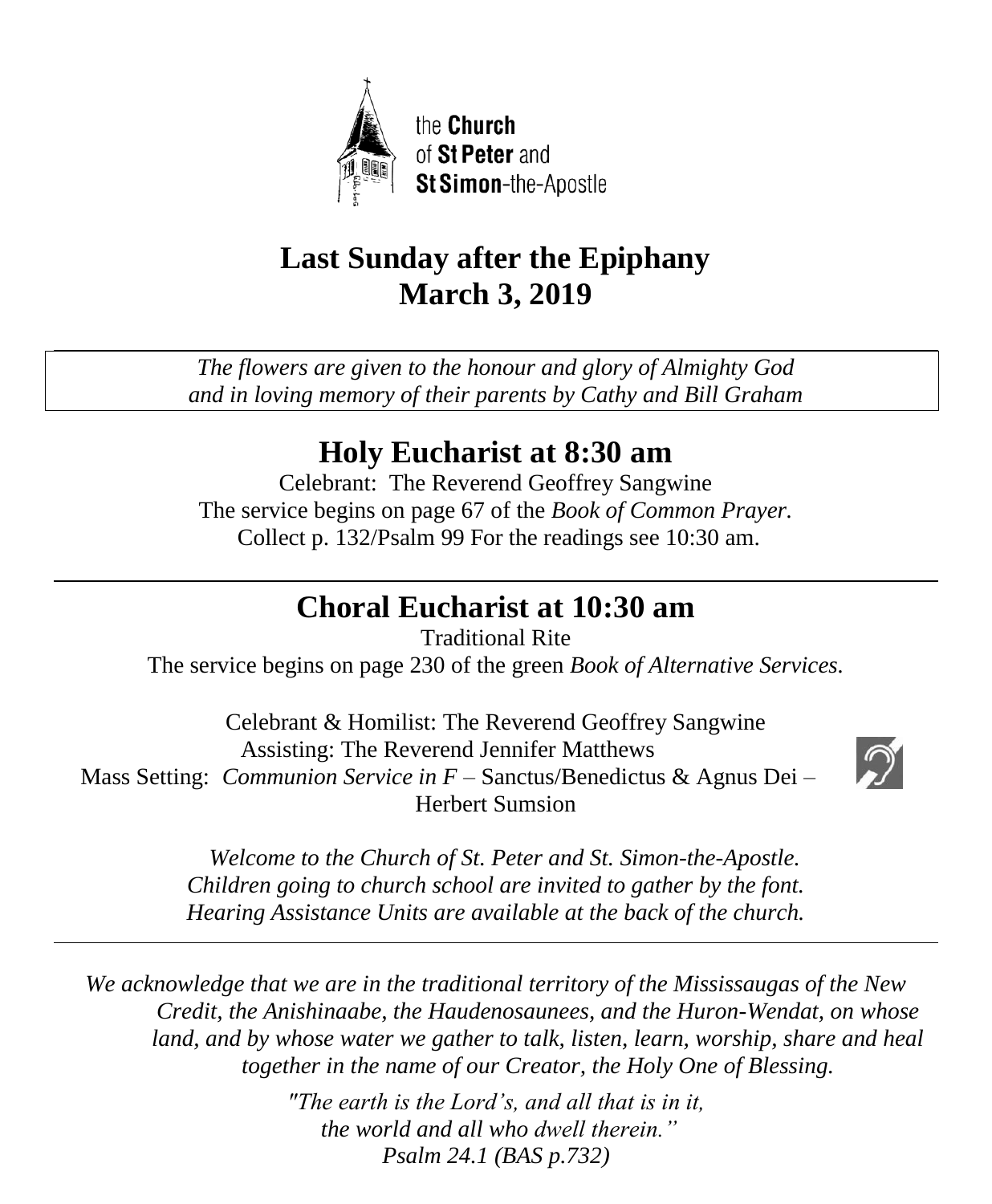| <b>Prelude</b>                                      | BWV 660 Nun komm der Heiden Heiland<br>[Come now, Saviour of the world]                                                                                                                                                                           | <b>J.S. BACH</b> |  |
|-----------------------------------------------------|---------------------------------------------------------------------------------------------------------------------------------------------------------------------------------------------------------------------------------------------------|------------------|--|
| <b>Gathering of the Community</b>                   |                                                                                                                                                                                                                                                   |                  |  |
|                                                     | <b>Hymn 167</b> 'Tis Good, Lord, to Be Here                                                                                                                                                                                                       | <b>CARLISLE</b>  |  |
| Celebrant                                           | The grace of our Lord Jesus Christ, and the love of God,<br>and the fellowship of the Holy Spirit, be with you all.                                                                                                                               |                  |  |
| All                                                 | And with thy spirit.                                                                                                                                                                                                                              |                  |  |
| Celebrant                                           | Almighty God,                                                                                                                                                                                                                                     |                  |  |
| All                                                 | unto whom all hearts be open, all desires known, and from whom no secrets<br>are hid: cleanse the thoughts of our hearts by the inspiration of thy Holy Spirit,                                                                                   |                  |  |
|                                                     | that we may perfectly love thee, and worthily magnify thy holy name;                                                                                                                                                                              |                  |  |
|                                                     | through Christ our Lord. Amen.                                                                                                                                                                                                                    |                  |  |
| Celebrant                                           | Our Lord Jesus Christ said: hear, O Israel, the Lord our God is one Lord;                                                                                                                                                                         |                  |  |
|                                                     | and thou shalt love the Lord thy God with all thy heart, and with all thy soul, and<br>with all thy mind, and with all thy strength. This is the first and great<br>commandment. And the second is like unto it: thou shalt love thy neighbour as |                  |  |
|                                                     | thyself. On these two commandments hang all the law and the prophets.                                                                                                                                                                             |                  |  |
| All                                                 | Lord have mercy upon us, and write both these thy laws                                                                                                                                                                                            |                  |  |
|                                                     | in our hearts, we beseech thee.                                                                                                                                                                                                                   |                  |  |
| Gloria                                              |                                                                                                                                                                                                                                                   | <b>MERBECKE</b>  |  |
| Celebrant                                           | Glory be to God on high,                                                                                                                                                                                                                          |                  |  |
| All                                                 | and in earth peace, good will towards all.                                                                                                                                                                                                        |                  |  |
|                                                     | We praise thee, we bless thee, we worship thee, we glorify thee,                                                                                                                                                                                  |                  |  |
|                                                     | we give thanks to thee for thy great glory,<br>O Lord God, heavenly king, God the Father almighty.                                                                                                                                                |                  |  |
|                                                     | O Lord, the only-begotten Son, Jesus Christ;                                                                                                                                                                                                      |                  |  |
|                                                     | O Lord God, Lamb of God, Son of the Father,                                                                                                                                                                                                       |                  |  |
|                                                     | that takest away the sin of the world, have mercy upon us.                                                                                                                                                                                        |                  |  |
|                                                     | Thou that takest away the sin of the world, receive our prayer.                                                                                                                                                                                   |                  |  |
|                                                     | Thou that sittest at the right hand of God the Father,                                                                                                                                                                                            |                  |  |
|                                                     | have mercy upon us. For thou only art holy; thou only art the Lord;<br>thou only, O Christ, with the Holy Ghost,                                                                                                                                  |                  |  |
| art most high in the glory of God the Father. Amen. |                                                                                                                                                                                                                                                   |                  |  |
| Collect of the Day                                  |                                                                                                                                                                                                                                                   |                  |  |
| Celebrant                                           | Almighty God, on the holy mount you revealed to chosen witnesses your well-<br>$1 \t1 \t10$ $1 \t011$ , $0 \t1 \t11$ $11 \t1$ $0 \t11$ $11$                                                                                                       |                  |  |

beloved Son, wonderfully transfigured: mercifully deliver us from the darkness of this world, and change us into his likeness from glory to glory; through Jesus Christ our Lord who lives and reigns with you and the Holy Spirit, one God now and for ever. **Amen.**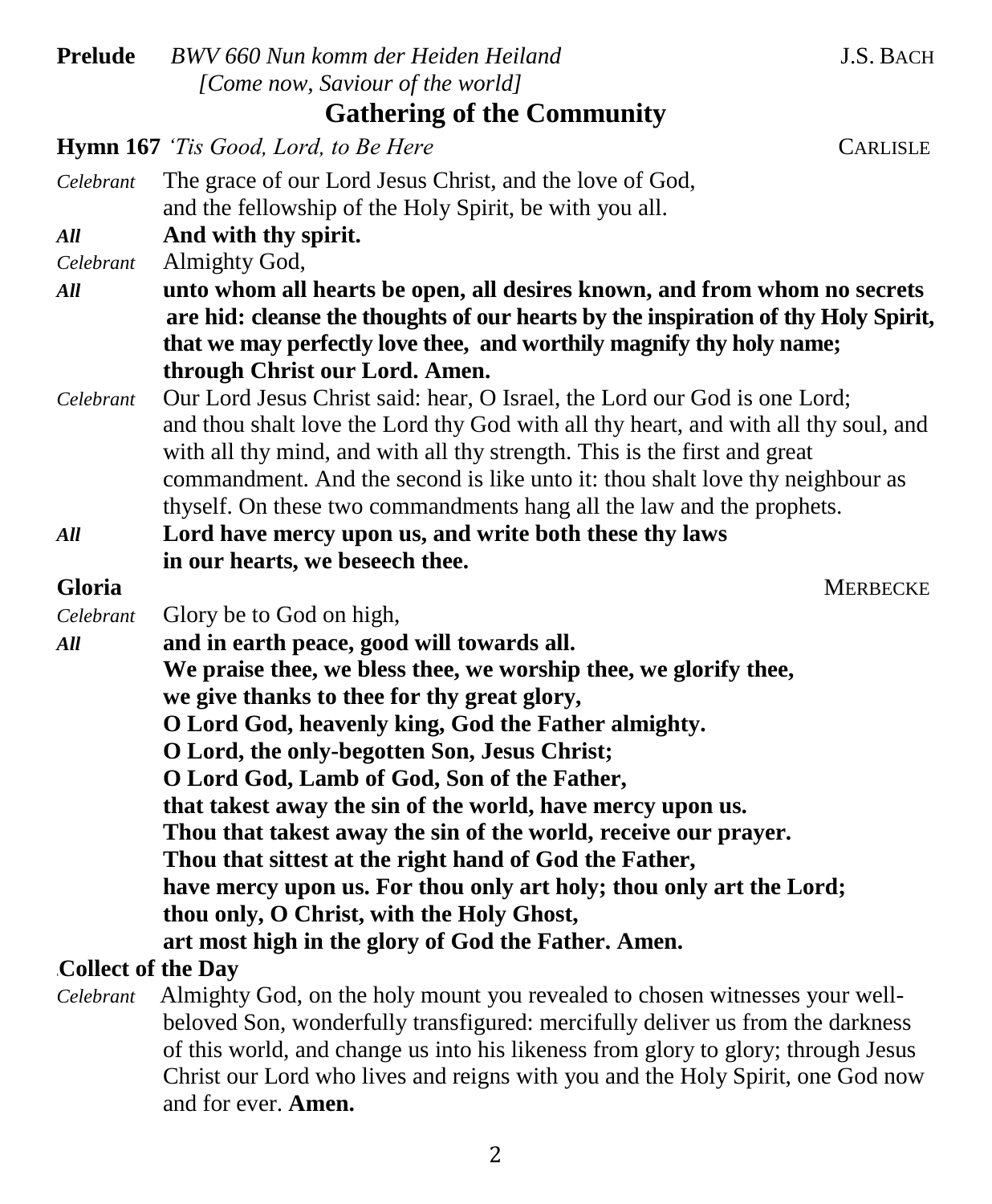## **Proclamation of the Word**

#### **Old Testament Lesson** *Exodus 34.29-35**Read by Spencer Higgins*

*Reader* The Old Testament Lesson is written in the 34<sup>th</sup> chapter of the book of Exodus, beginning at the  $29<sup>th</sup>$  verse.

Moses came down from Mount Sinai. As he came down from the mountain with the two tablets of the covenant in his hand, Moses did not know that the skin of his face shone because he had been talking with God. When Aaron and all the Israelites saw Moses, the skin of his face was shining, and they were afraid to come near him. But Moses called to them; and Aaron and all the leaders of the congregation returned to him, and Moses spoke with them. Afterwards all the Israelites came near, and he gave them in commandment all that the Lord had spoken with him on Mount Sinai. When Moses had finished speaking with them, he put a veil on his face; but whenever Moses went in before the Lord to speak with him, he would take the veil off, until he came out; and when he came out, and told the Israelites what he had been commanded, the Israelites would see the face of Moses, that the skin of his face was shining; and Moses would put the veil on his face again, until he went in to speak with him.

*Reader* The word of the Lord.

*All* **Thanks be to God.**



\* and fall down before his ' footstool; for ' he is ' holy.

<sup>6</sup> Moses and Aaron among his priests, and Samuel among such as ' call up on his ' Name:

\* these called upon the ' Lord, ' and he ' heard them.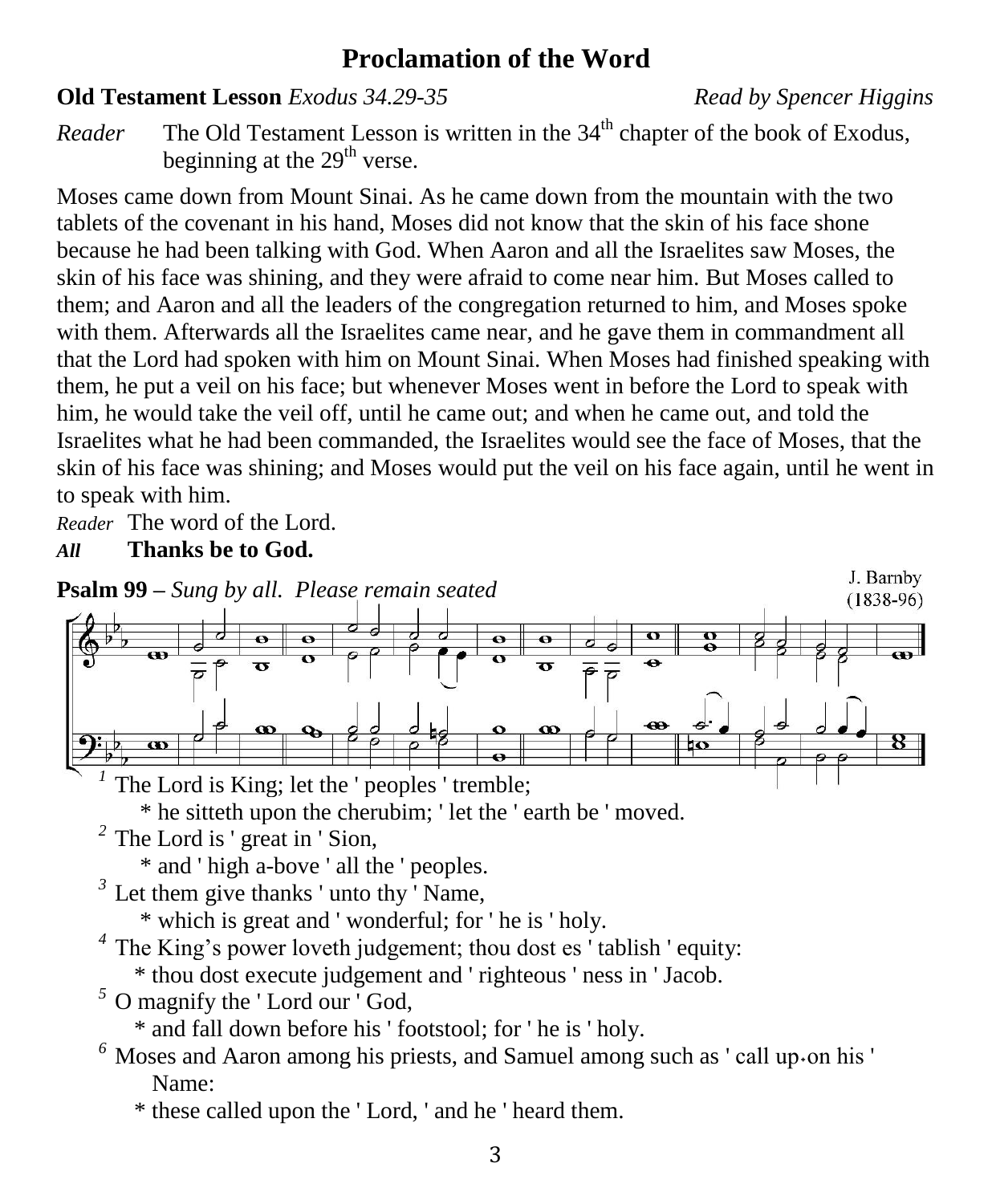

 $<sup>7</sup>$  He spake unto them out of the ' cloudy ' pillar;</sup>

 $*$  for they kept his testimonies, ' and the ' law that  $\cdot$  he ' gave them.

*<sup>8</sup>*Thou heardest them, O ' Lord our ' God;

\* thou forgavest them O God, though ' thou didst ' punish their ' doings.

2nd <sup>9</sup>O magnify the Lord our God, and worship at his 'holy ' hill;

\* for the ' Lord our ' God is ' holy.

## **Epistle** 2 Corinthians 3.12 – 4.2 Read by Cynthia Roosevelt

Reader The Epistle is written in the 3<sup>rd</sup> chapter of the second Letter of Paul to the Corinthians beginning at the  $12<sup>th</sup>$  verse.

Since, then, we have such a hope, we act with great boldness, not like Moses, who put a veil over his face to keep the people of Israel from gazing at the end of the glory that was being set aside. But their minds were hardened. Indeed, to this very day, when they hear the reading of the old covenant, that same veil is still there, since only in Christ is it set aside. Indeed, to this very day whenever Moses is read, a veil lies over their minds; but when one turns to the Lord, the veil is removed. Now the Lord is the Spirit, and where the Spirit of the Lord is, there is freedom. And all of us, with unveiled faces, seeing the glory of the Lord as though reflected in a mirror, are being transformed into the same image from one degree of glory to another; for this comes from the Lord, the Spirit.

Therefore, since it is by God's mercy that we are engaged in this ministry, we do not lose heart. We have renounced the shameful things that one hides; we refuse to practise cunning or to falsify God's word; but by the open statement of the truth we commend ourselves to the conscience of everyone in the sight of God.

*Reader* The word of the Lord.

*All* **Thanks be to God.**

**Gradual Hymn 13** *O Gladsome Light, O Grace* NUNC DIMITTIS

**The Holy Gospel** *Luke 9.28-43*

*Gospeller* The Lord be with you.

- *All* **And with thy spirit.**
- Gospeller The Holy Gospel is written in the 9<sup>th</sup> chapter of the Gospel according to St. Luke beginning at the  $28<sup>th</sup>$  verse.
- *All* **Glory be to thee, O Lord.**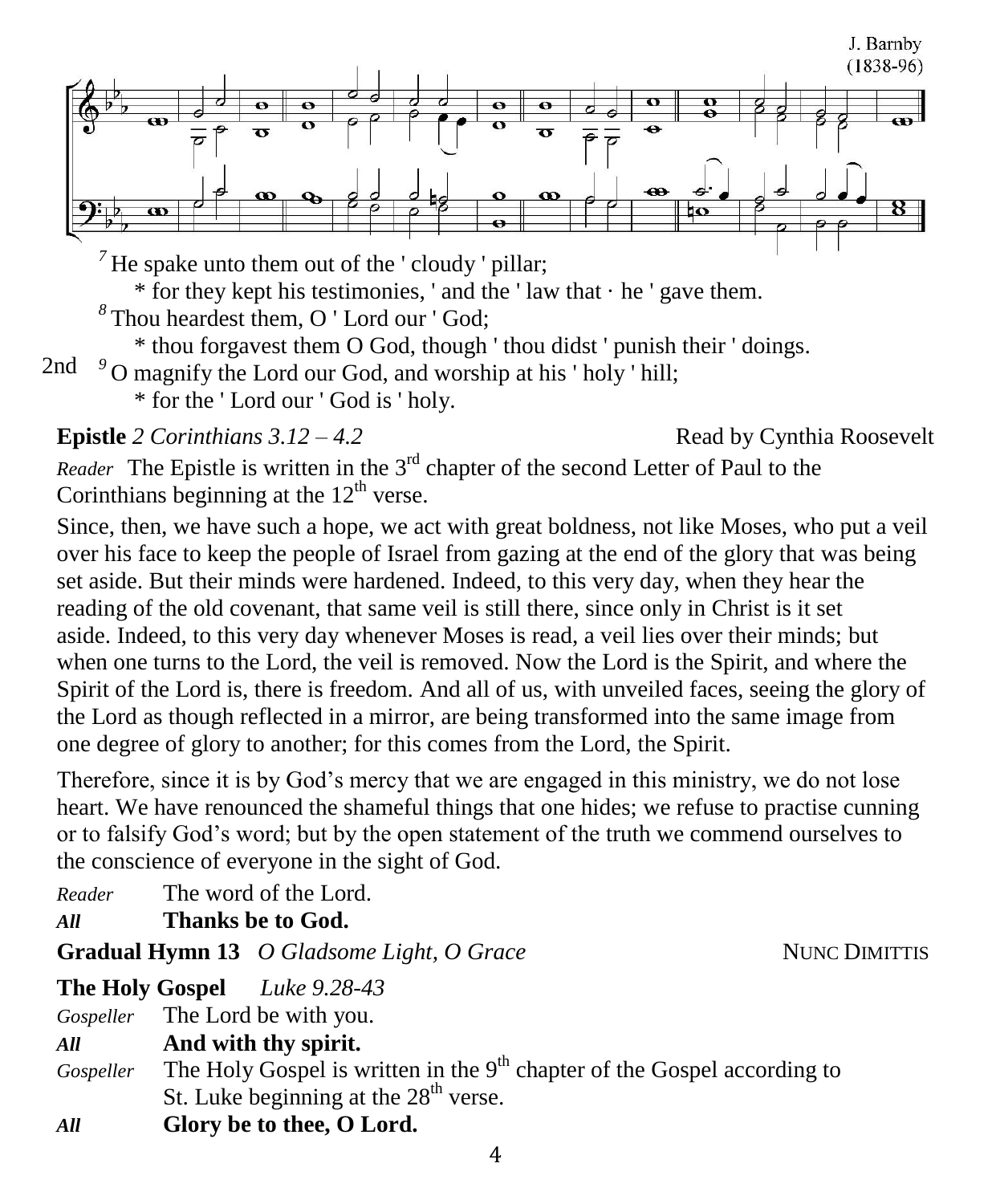Now about eight days after these sayings Jesus took with him Peter and John and James, and went up on the mountain to pray. And while he was praying, the appearance of his face changed, and his clothes became dazzling white. Suddenly they saw two men, Moses and Elijah, talking to him. They appeared in glory and were speaking of his departure, which he was about to accomplish at Jerusalem. Now Peter and his companions were weighed down with sleep; but since they had stayed awake, they saw his glory and the two men who stood with him. Just as they were leaving him, Peter said to Jesus, "Master, it is good for us to be here; let us make three dwellings, one for you, one for Moses, and one for Elijah"—not knowing what he said. While he was saying this, a cloud came and overshadowed them; and they were terrified as they entered the cloud. Then from the cloud came a voice that said, "This is my Son, my Chosen; listen to him!" When the voice had spoken, Jesus was found alone. And they kept silent and in those days told no one any of the things they had seen. On the next day, when they had come down from the mountain, a great crowd met him. Just then a man from the crowd shouted, "Teacher, I beg you to look at my son; he is my only child. Suddenly a spirit seizes him, and all at once he shrieks. It convulses him until he foams at the mouth; it mauls him and will scarcely leave him. I begged your disciples to cast it out, but they could not." Jesus answered, "You faithless and perverse generation, how much longer must I be with you and bear with you? Bring your son here." While he was coming, the demon dashed him to the ground in convulsions. But Jesus rebuked the unclean spirit, healed the boy, and gave him back to his father. And all were astounded at the greatness of God.

*Gospeller* The Gospel of Christ. *All* **Praise be to thee, O Christ.**

#### **Sermon**

#### **Nicene Creed –** Page 234

*Celebrant* I believe in one God,

*All* **the Father almighty, maker of heaven and earth, and of all things visible and invisible; and in one Lord Jesus Christ, the only-begotten Son of God, begotten of the Father before all worlds, God, of God; Light, of Light; very God, of very God; begotten, not made; being of one substance with the Father; through whom all things were made: who for us and for our salvation came down from heaven, and was incarnate by the Holy Ghost of the Virgin Mary, and was made man, and was crucified also for us under Pontius Pilate. He suffered and was buried, and the third day he rose again, according to the scriptures, and ascended into heaven, and sitteth on the right hand of the Father. And he shall come again with glory to judge both the quick and the dead: whose kingdom shall have no end. And I believe in the Holy Ghost, the Lord, the giver of life, who proceedeth from the Father and the Son, who with the Father and the Son together is worshipped and**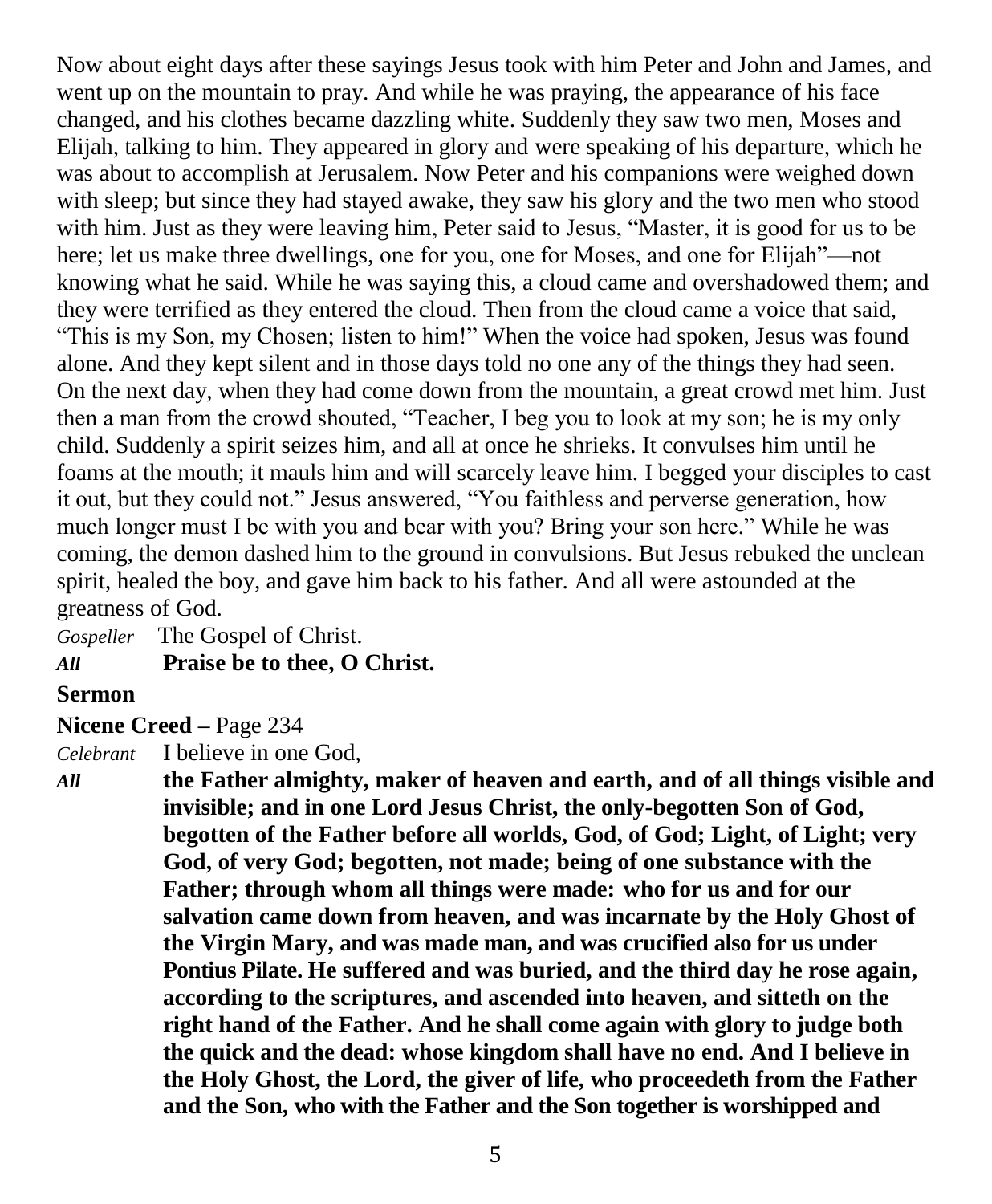**glorified, who spake by the prophets. And I believe one, holy, catholic, and apostolic Church. I acknowledge one baptism for the remission of sins. And I look for the resurrection of the dead, and the life of the world to come. Amen.**

**Prayers of the People** *Please kneel or stand, as able. Led by Spencer Higgins Response* Lord, in your mercy… **Hear our prayer**

**Confession and Absolution –** Pages 238-240

*The Celebrant invites the prayer of confession.*

*Silence is kept. Please kneel, as able.*

*Celebrant* Almighty God,

*All* **Father of our Lord Jesus Christ, maker of all things and judge of all people: we acknowledge and confess our manifold sins and wickedness, which we from time to time most grievously have committed, by thought, word and deed, against thy divine majesty. We do earnestly repent, and are heartily sorry for these our misdoings. Have mercy upon us, most merciful Father; for thy Son our Lord Jesus Christ's sake, forgive us all that is past; and grant that we may ever hereafter serve and please thee in newness of life, to the honour and glory of thy name; through Jesus Christ our Lord. Amen.**

*The Absolution is pronounced.*

#### **The Peace**

*Celebrant* The peace of the Lord be always with you.

## *All* **And with thy spirit.**

*We invite you to share a sign of peace with those near you – a handshake, slight bow or other form of greeting. Please respect the wishes of those who prefer not to shake hands.*

## **Celebration of the Eucharist**

## **Offertory Hymn 645** *Come Down, O Love Divine* **DOWN AMPNEY**

## **Prayer over the Gifts**

*Celebrant* Holy God, receive all we offer you this day, and bring us to that radiant glory which we see in the transfigured face of Jesus Christ our Lord. **Amen.**

## **Great Thanksgiving –** pp. 243-245

*Celebrant* The Lord be with you.

#### *All* **And with thy spirit.**

*Celebrant* Lift up your hearts.

## *All* **We lift them up unto the Lord.**

*Celebrant* Let us give thanks unto our Lord God.

*All* **It is meet and right so to do.**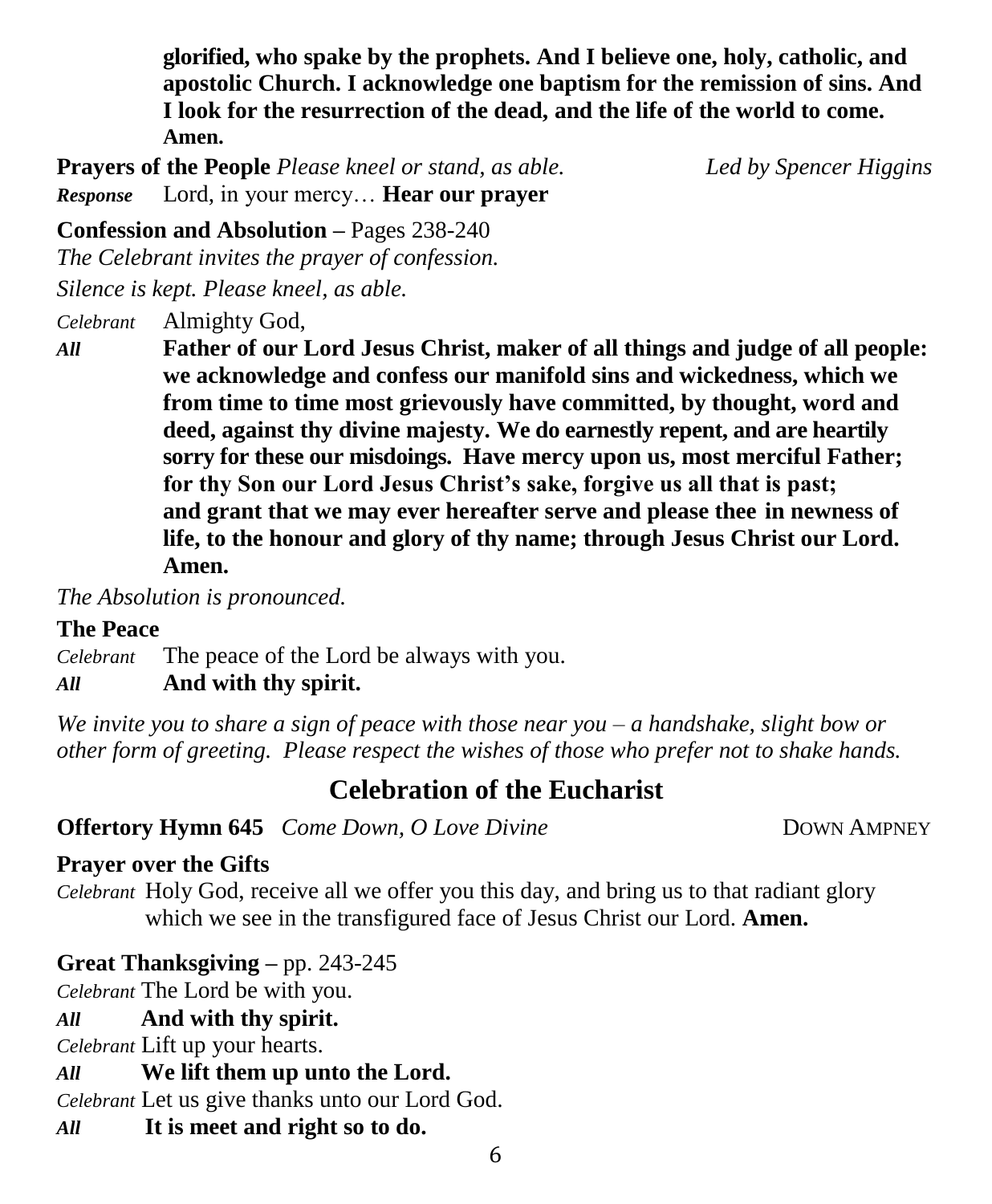*Celebrant* It is very meet, right, and our bounden duty, that we should at all times, and in all places, give thanks unto thee, O Lord, holy Father, almighty, everlasting God, creator and preserver of all things.

*The Celebrant continues with the proper preface, then is sung:*

- *Choir* **Holy, holy, holy, Lord God of Hosts, heaven and earth are full of thy glory. Glory be to thee, O Lord most high. Blessed is he that cometh in the name of the Lord: Hosanna in the highest.**
- *Celebrant* All glory be to thee, O Lord our God, who didst make us in thine own image; and, of thy tender mercy, didst give thine only Son Jesus Christ to take our nature upon him, and to suffer death upon the cross for our redemption. He made there a full and perfect sacrifice for the whole world; and did institute, and in his holy Gospel command us to continue, a perpetual memory of that his precious death and sacrifice, until his coming again; who, in the same night that he was betrayed, took bread; and when he had given thanks to thee, he broke it, and gave it to his disciples, saying, "Take, eat, this is my body, which is given for you. Do this in remembrance of me." Likewise, after supper, he took the cup; and when he had given thanks, he gave it to them, saying, "Drink this, all of you; for this is my blood of the new covenant, which is shed for you, and for many, for the remission of sins. Do this, as oft as ye shall drink it, in remembrance of me." Wherefore, O Lord and heavenly Father, we thy people do celebrate and make, with these thy holy gifts which we now offer unto thee, the memorial thy Son hath commanded us to make; having in remembrance his blessed passion and precious death, his mighty resurrection and glorious ascension; and looking for his coming again with power and great glory. And we most humbly beseech thee, O merciful Father, to hear us, and, with thy Word and Holy Spirit, to bless and sanctify these gifts of bread and wine, that they may be unto us the body and blood of thy dearly-beloved Son Jesus Christ.
- *All* **We praise thee, we bless thee, we thank thee, and we pray to thee, Lord our God.**

*The Celebrant continues with the Prayer of Consecration. At the end all sing, "Amen."*

**Lord's Prayer –** *Sung by all* **by all** *HYMN BOOK #684* 

## **Breaking of the Bread**

*Celebrant* Christ our Passover is sacrificed for us;

*All* **Therefore, let us keep the feast.**